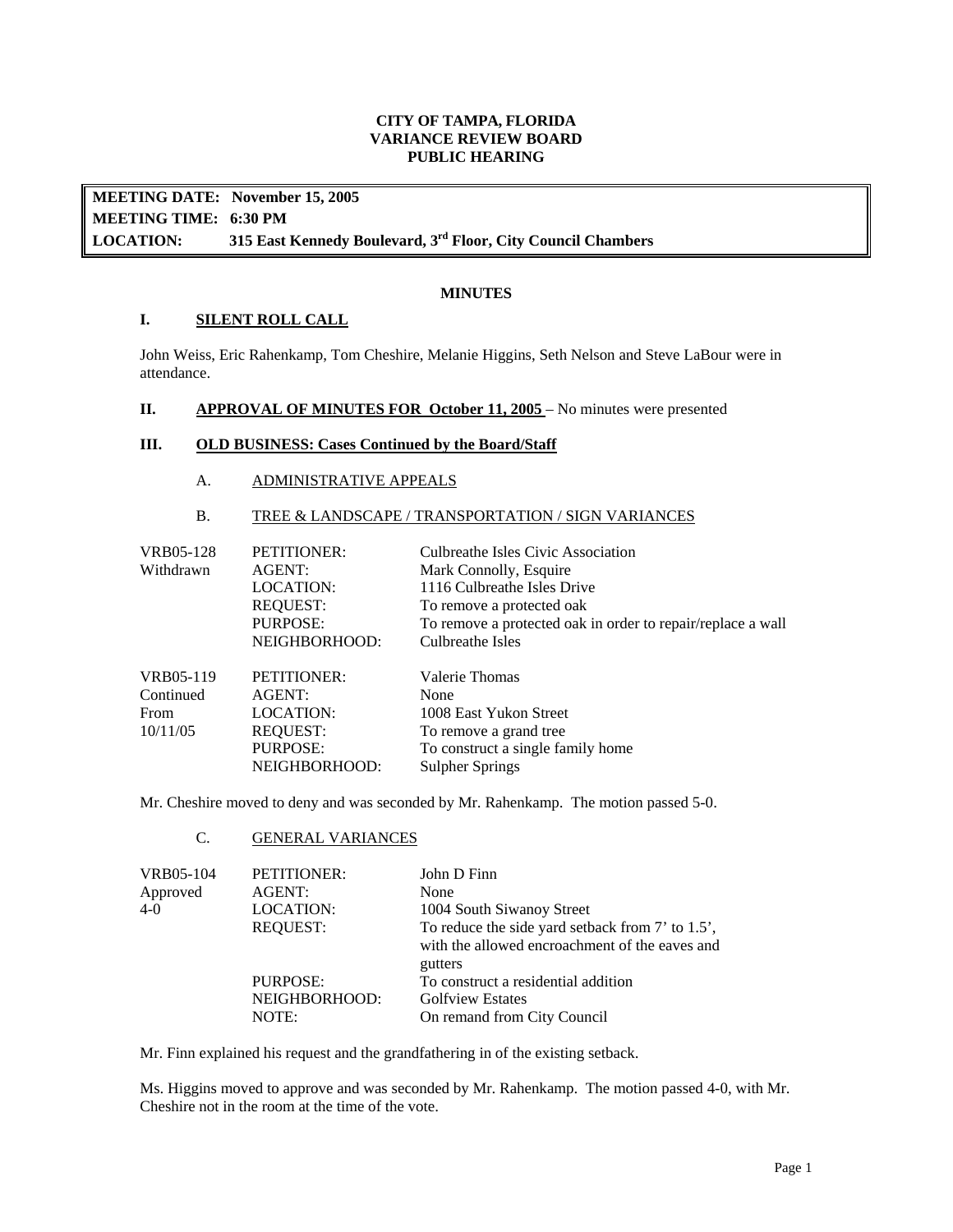| VRB05-141   | <b>PETITIONER:</b> | Christopher Van Wart                                                                                        |
|-------------|--------------------|-------------------------------------------------------------------------------------------------------------|
| Continuance | AGENT:             | None                                                                                                        |
| Requested   | <b>LOCATION:</b>   | 3108 West Price Avenue                                                                                      |
| 12/13/05    | <b>REQUEST:</b>    | To reduce the front yard setback from 25' to 19', with the<br>allowed encroachment of the eaves and gutters |
|             | PURPOSE:           | To construct a residential addition                                                                         |
|             | NEIGHBORHOOD:      | Gandy/Sunbay South                                                                                          |
|             | NOTE:              | Case continued by the Board; Public Hearing Closed                                                          |
| VRB05-150   | <b>PETITIONER:</b> | Joseph T Cutrono                                                                                            |
|             | AGENT:             | Thomas MacQuarrie                                                                                           |
|             | <b>LOCATION:</b>   | 1312 West Charter Street                                                                                    |
|             | <b>REQUEST:</b>    | To increase the height of a structure from 35' to 40'6"                                                     |
|             | <b>PURPOSE:</b>    | To construct a single family home                                                                           |
|             | NEIGHBORHOOD:      | None (The Marina Club)                                                                                      |
|             | NOTE:              | Case continued by the Board; Public Hearing Closed                                                          |

The petitioner was not in attendance. Mr. Nelson moved to continue and was seconded by Ms. Higgins. Mr. Cheshire was not in the room.

| VRB05-151<br>Continuance<br>Requested | <b>PETITIONER:</b><br>AGENT:<br><b>LOCATION:</b> | Michael and Kendall Wichman<br>Steve Michelini<br>5151 West San Jose                                                      |
|---------------------------------------|--------------------------------------------------|---------------------------------------------------------------------------------------------------------------------------|
| 12/13/05                              | <b>REQUEST:</b>                                  | To reduce the front yard setback from 25' to 16', with the<br>allowed encroachment of the eaves and gutters               |
|                                       | PURPOSE:                                         | To construct a new single family home                                                                                     |
|                                       | NEIGHBORHOOD:                                    | <b>Sunset Park</b>                                                                                                        |
|                                       | NOTE:                                            | Case continued by the Board; Public Hearing Closed                                                                        |
| VRB05-153                             | PETITIONER:                                      | Kerry and Phyllis McGuinn                                                                                                 |
| Continued                             | AGENT:                                           | Steve Michelini                                                                                                           |
| from                                  | <b>LOCATION:</b>                                 | 2301 South Venus Street                                                                                                   |
| 10/11/05                              | <b>REOUEST:</b>                                  | To reduce the front yard setback from 25' to 15', with the<br>allowed encroachment of the eaves and gutters and the steps |
|                                       | PURPOSE:                                         | To construct a single family residence                                                                                    |
|                                       | NEIGHBORHOOD:                                    | <b>Sunset Park</b>                                                                                                        |

This case was withdrawn by the petitioner.

### **IV. OLD BUSINESS: Continuances and Missed Notices**

#### A. ADMINISTRATIVE APPEALS

# B. TREE & LANDSCAPE / TRANSPORTATION / SIGN VARIANCES

| VRB05-103 | PETITIONER:   | Heidi and Tony Land                                   |
|-----------|---------------|-------------------------------------------------------|
|           | AGENT:        | None                                                  |
|           | LOCATION:     | 206 South Coolidge Avenue                             |
|           | REOUEST:      | To remove a protected tree                            |
|           | PURPOSE:      | To remove a tree and construct a residential addition |
|           | NEIGHBORHOOD: | <b>Beach Park</b>                                     |

 It was determined by the Legal Department that Mr. LaBour could not participate in the public hearing because he was not involved in the original hearing.

Mr. Santiago summarized the request and played a portion of the earlier hearing.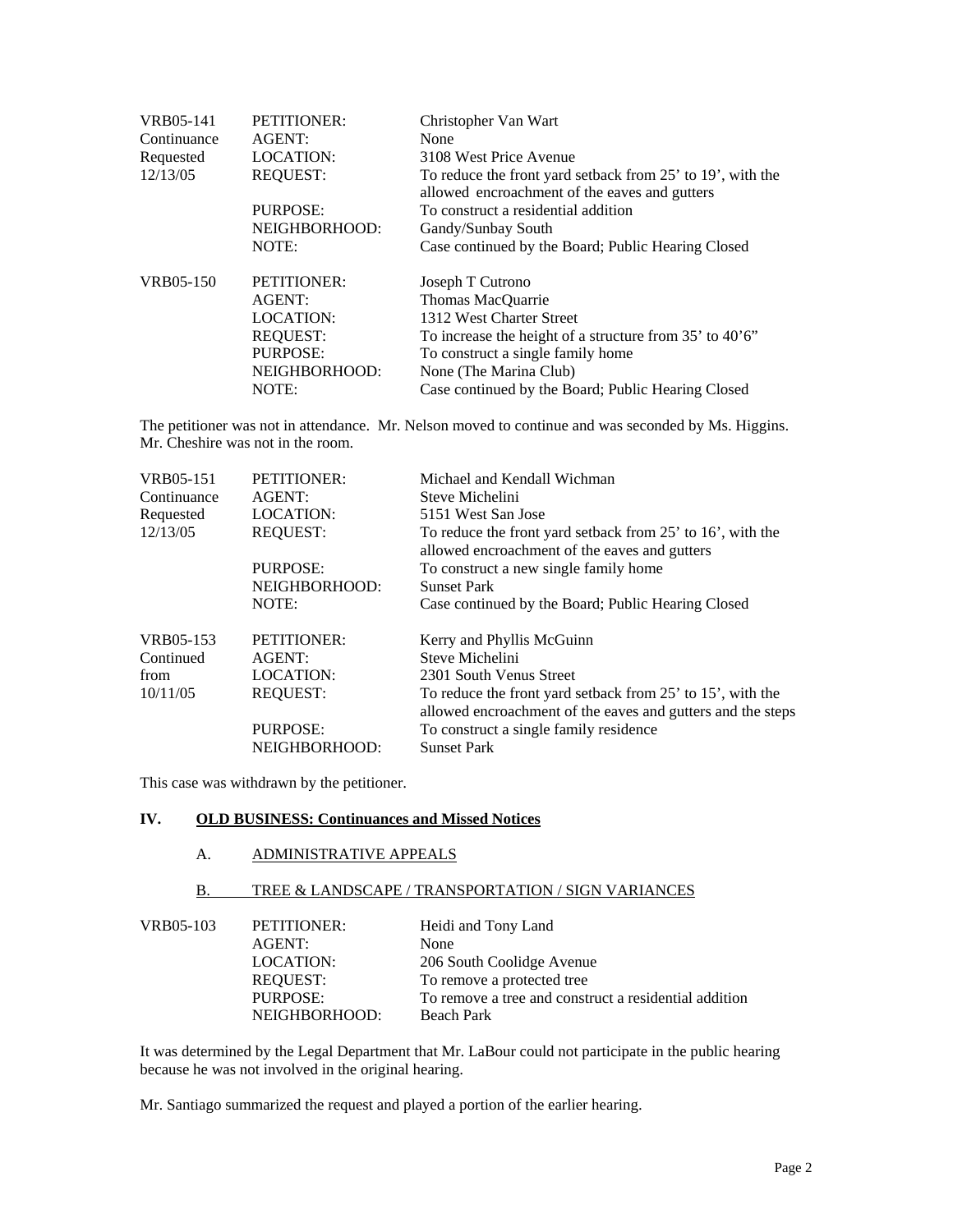Mr. Land reviewed the engineering report on the tree and reviewed the hazard rating form.

David Jennings explained the tree hazard form and his determination.

Mr. Nelson moved to approve and was seconded by Mr. Cheshire. The motion failed 2-3, with Mr. Weiss, Mr. Rahenkamp and Ms. Higgins voting nay.

Ms. Higgins moved to deny and was seconded by Mr. Rahenkamp. The motion passed 3-2, with Mr. Nelson and Mr. Cheshire voting nay.

### C. GENERAL VARIANCES

| VRB05-65 | <b>PETITIONER:</b> | Roosevelt and Delorius Lester                               |
|----------|--------------------|-------------------------------------------------------------|
|          | AGENT:             | None                                                        |
|          | LOCATION:          | 3209 East Frierson Avenue                                   |
|          | <b>REOUEST:</b>    | To reduce the front yard setback from $18'$ to 0', with the |
|          |                    | allowed encroachments of the eaves and gutters              |
|          | PURPOSE:           | To keep an existing (unpermitted) carport                   |
|          | NEIGHBORHOOD:      | East Tampa                                                  |
|          | NOTE:              | Public hearing closed                                       |

Mr. Nelson moved to deny and was seconded by Ms. Higgins. The motion passed 3-1, with Mr. Weiss voting nay.

| VRB05-110<br>Continuance<br>Requested<br>2/14/06 | PETITIONER:<br><b>LOCATION:</b><br><b>REQUEST:</b> | Scott Kelyman<br>3117 West San Jose Street<br>To reduce the side yard setback from 7' to 4' and the rear yard<br>setback from 20' to 13', with the allowed encroachment of the<br>eaves and gutters |
|--------------------------------------------------|----------------------------------------------------|-----------------------------------------------------------------------------------------------------------------------------------------------------------------------------------------------------|
|                                                  | <b>PURPOSE:</b><br>NEIGHBORHOOD:<br>NOTE:          | Construct a two-story residential addition<br>Palma Ceia<br>Public hearing closed. The petitioner is working on developing<br>a new site plan.                                                      |
| VRB05-136                                        | <b>PETITIONER:</b>                                 | Alan Dobbs                                                                                                                                                                                          |
| Moved to                                         | AGENT:                                             | None                                                                                                                                                                                                |
| $12/13/05$ as                                    | <b>LOCATION:</b>                                   | 4520 West Woodmere Road                                                                                                                                                                             |
| administrative                                   | <b>REQUEST:</b>                                    | To reduce the building separation from $10'$ to $4'8''$                                                                                                                                             |
| appeal                                           | PURPOSE:                                           | To construct an accessory structure                                                                                                                                                                 |
|                                                  | NEIGHBORHOOD:                                      | <b>Beach Park</b>                                                                                                                                                                                   |
| VRB05-86                                         | <b>PETITIONER:</b>                                 | <b>Franklin Cruz</b>                                                                                                                                                                                |
| Misnoticed -                                     | <b>AGENT:</b>                                      | None                                                                                                                                                                                                |
| cannot be                                        | <b>LOCATION:</b>                                   | 211 West Frances Avenue                                                                                                                                                                             |
| heard                                            | <b>REQUEST:</b>                                    | To reduce the side yard setback from 7' to 3' and the rear yard<br>setback from 20' to 7', with the allowed encroachment of<br>eaves and gutters                                                    |
|                                                  | <b>PURPOSE:</b>                                    | To construct an accessory structure greater than 750 square<br>feet                                                                                                                                 |
|                                                  | NEIGHBORHOOD:                                      | Tampa Heights                                                                                                                                                                                       |
| <b>VRB05-144</b>                                 | <b>PETITIONER:</b>                                 | <b>Shawn Watkins</b>                                                                                                                                                                                |
| Moved to                                         | <b>AGENT:</b>                                      | None                                                                                                                                                                                                |
| 12/13/05                                         | <b>LOCATION:</b>                                   | 6508 Julie Street                                                                                                                                                                                   |
|                                                  | <b>REQUEST:</b>                                    | To reduce the side yard setback from 7' to 3', with the allowed<br>encroachment of the eaves and gutters                                                                                            |
|                                                  | <b>PURPOSE:</b>                                    | To enclose an existing carport                                                                                                                                                                      |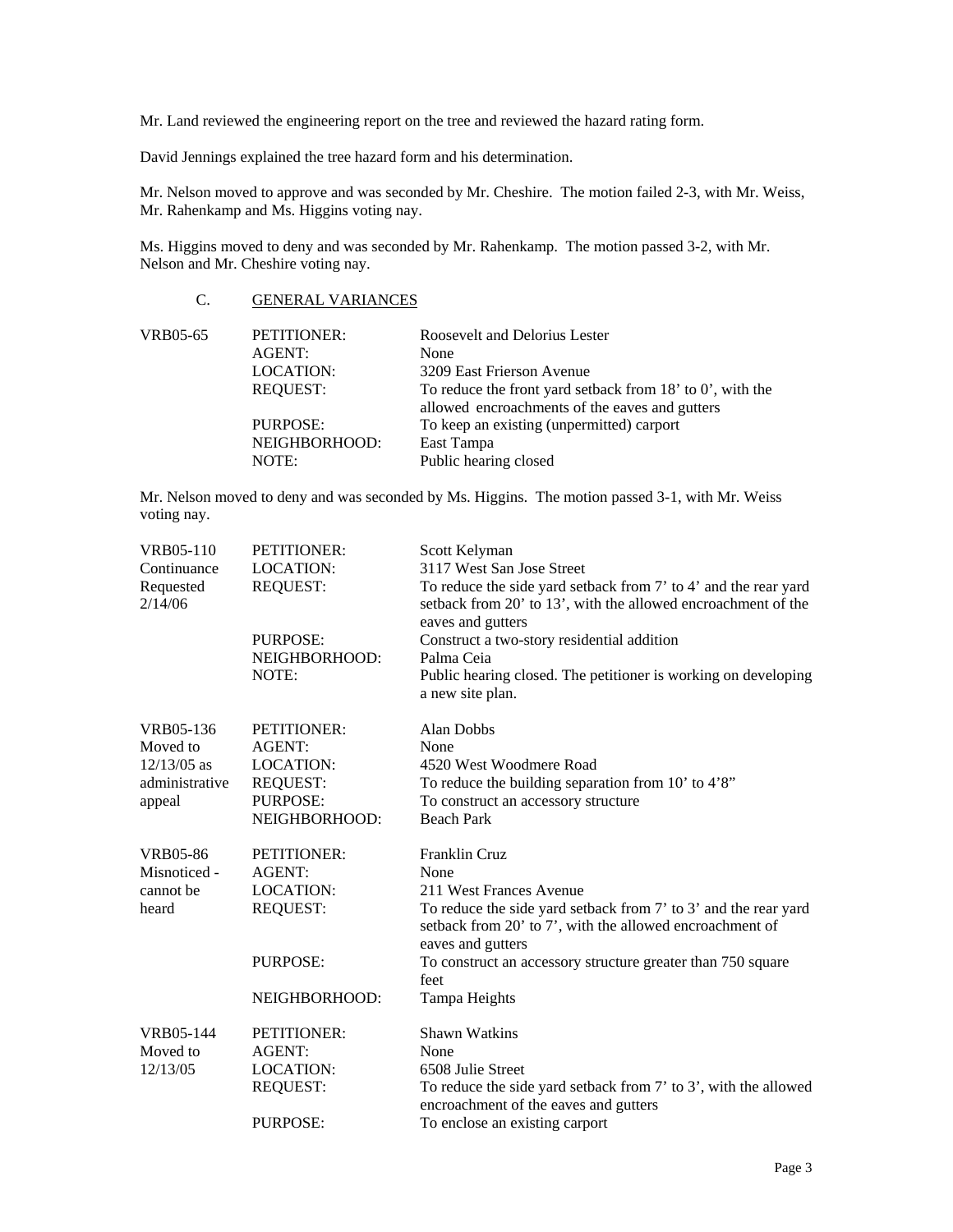|           | NEIGHBORHOOD:                      | Old Seminole Heights                                                                                                                                 |
|-----------|------------------------------------|------------------------------------------------------------------------------------------------------------------------------------------------------|
| VRB05-147 | PETITIONER:<br>AGENT:<br>LOCATION: | Gregory Hearing<br>None<br>3310 West Knights Avenue                                                                                                  |
|           | <b>REQUEST:</b>                    | To reduce the rear yard setback from 20' to 3' and the side<br>yard setback from 7' to 3', with the allowed encroachment of<br>the eaves and gutters |
|           | PURPOSE:<br>NEIGHBORHOOD:          | To construct a two story accessory structure<br><b>Bayshore Beautiful</b>                                                                            |

Mr. Hearing reviewed his proposal and showed that there were no windows over looking the adjacent properties.

Mr. Reilly had no objection to the request.

Mr. Rahenkamp moved to approved with the condition that the height be limited to 22'8" and was seconded by Ms. Higgins. The motion passed 5-1,with Mr. Weiss voting nay.

# **V. NEW BUSINESS**

### A. ADMINISTRATIVE APPEALS

| VRB05-164 | PETITIONER:     | South Tampa Athletics, Incorporated             |
|-----------|-----------------|-------------------------------------------------|
|           | AGENT:          | Kristopher E Fernandez                          |
|           | LOCATION:       | 4921 South Lois Avenue                          |
|           | <b>REOUEST:</b> | To appeal the denial of a parking waiver        |
|           | PURPOSE:        | To reduce the number of required parking spaces |
|           | NEIGHBORHOOD:   | Gandy/Sunbay South                              |

Mr. Fernandez, Joe Petro and Richard Shultz appeared and explained the request.

After Board discussion, Mr. Rahenkamp moved to continue and was seconded by Mr. LaBour. The motion passed 6-0.

#### B. TREE & LANDSCAPE / TRANSPORTATION / SIGN VARIANCES

| VRB05-167 | PETITIONER:      | Michael and Jill Oransky                     |
|-----------|------------------|----------------------------------------------|
|           | AGENT:           | Mark Bentley, Esquire                        |
|           | <b>LOCATION:</b> | 4814 West Beachway Drive                     |
|           | <b>REOUEST:</b>  | To reduce the wetland setback from 25' to 3' |
|           | <b>PURPOSE:</b>  | To reconstruct a pool and pool area          |
|           | NEIGHBORHOOD:    | <b>Beach Park</b>                            |

Mr. Bentley explained the request and the EPC conditions.

Mr. Rahenkamp moved to approve with the EPC conditions and was seconded by Ms. Higgins. The motion passed 5-1, with Mr. Weiss voting nay.

#### C. GENERAL VARIANCES

| VRB05-142  | PETITIONER: | Ramon Perez                                                  |
|------------|-------------|--------------------------------------------------------------|
| Misnoticed | AGENT:      | None                                                         |
| Moved to   | LOCATION:   | 3309 West Corona Street                                      |
| 12/13/05   | REOUEST:    | To reduce the rear yard setback from 20' to 5' and the side  |
|            |             | yard setback from 7' to 3', with the allowed encroachment of |
|            |             | the eaves and gutters                                        |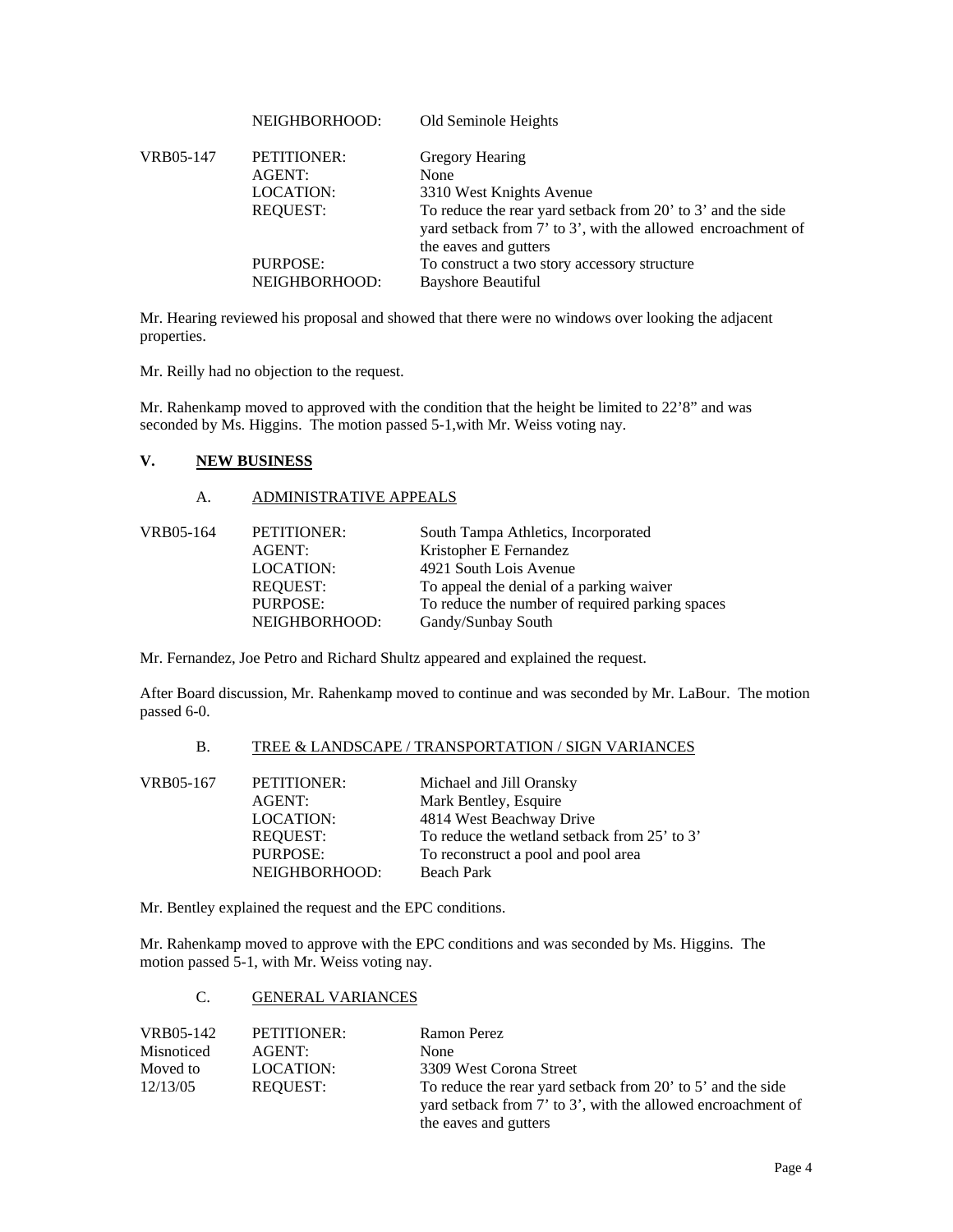|           | PURPOSE:                  | To construct an accessory structure greater than 900 square<br>feet                                      |
|-----------|---------------------------|----------------------------------------------------------------------------------------------------------|
|           | NEIGHBORHOOD:             | Palma Ceia                                                                                               |
| VRB05-154 | PETITIONER:               | <b>Tyrus Woods</b>                                                                                       |
|           | AGENT:                    | Fresh Start Law Firm, Miriam L Sumter                                                                    |
|           | LOCATION:                 | 1206 East Curtis Street                                                                                  |
|           | <b>REOUEST:</b>           | To reduce the side yard setback from 7' to 1', with the allowed<br>encroachment of the eaves and gutters |
|           | PURPOSE:<br>NEIGHBORHOOD: | To create a buildable lot<br>Southeast Seminole Heights                                                  |

Ms. Sumter explained the request and that the house was built in 1908. There were two additional lots which could be developed with the variance approval.

Beverlt Morrow spoke against the request.

Mr. LaBour moved to deny. The motion died for a lack of a second. Mr. Cheshire moved to approved with a ten foot separation between buildings and was seconded by Mr. Rahenkamp. The motion failed 2-4.

Mr. Nelson moved to continue and was seconded by Ms. Higgins. The motion passed 5-1, with Mr. Cheshire voting nay.

| PETITIONER:     | Stephen and Janis Straske                                  |
|-----------------|------------------------------------------------------------|
| AGENT:          | John Grandoff                                              |
| LOCATION:       | 3302 West Mullen Avenue                                    |
| <b>REOUEST:</b> | To reduce the rear yard setback from 12' to 6.9', with the |
|                 | allowed encroachment of the eaves and gutters              |
|                 | To construct a two-car garage                              |
| NEIGHBORHOOD:   | <b>Golfview Estates</b>                                    |
|                 | PURPOSE:                                                   |

Mr. Grandoff and Michael Berg explained the request.

Mr. Nelson moved to approve and was seconded by Mr. LaBour. The motion passed 5-1, with Mr. Cheshire voting nay.

| VRB05-157 | PETITIONER:<br>AGENT:<br><b>LOCATION:</b> | Stephen and Vivian Kimbler<br>John Grandoff<br>1228 Roxmere Road                                                                                                                                 |
|-----------|-------------------------------------------|--------------------------------------------------------------------------------------------------------------------------------------------------------------------------------------------------|
|           | <b>REQUEST:</b>                           | To reduce the side yard setback from 7' to 6' and the rear yard<br>setback from 12' to 3', with the allowed encroachments of the<br>eaves and gutters and the corner yard setback from 15' to 8' |
|           | PURPOSE:                                  | To construct a residential addition and install a swimming<br>pool                                                                                                                               |
|           | NEIGHBORHOOD:                             | Culbreathe Bayou                                                                                                                                                                                 |

Mr. Grandoff explained the request.

Andrew Diaz spoke in favor of the variance.

Mr. LaBour moved to approve with the condition that nothing but landscaping be placed in the 6' setback of the new construction. Mr. Nelson seconded by motion, which passed 4-2, with Mr. Weiss and Mr. Cheshire voting nay.

| VRB05-158 | PETITIONER: | Ann Snow Curry   |
|-----------|-------------|------------------|
|           | AGENT:      | <b>None</b>      |
|           | LOCATION:   | 626 Luzon Avenue |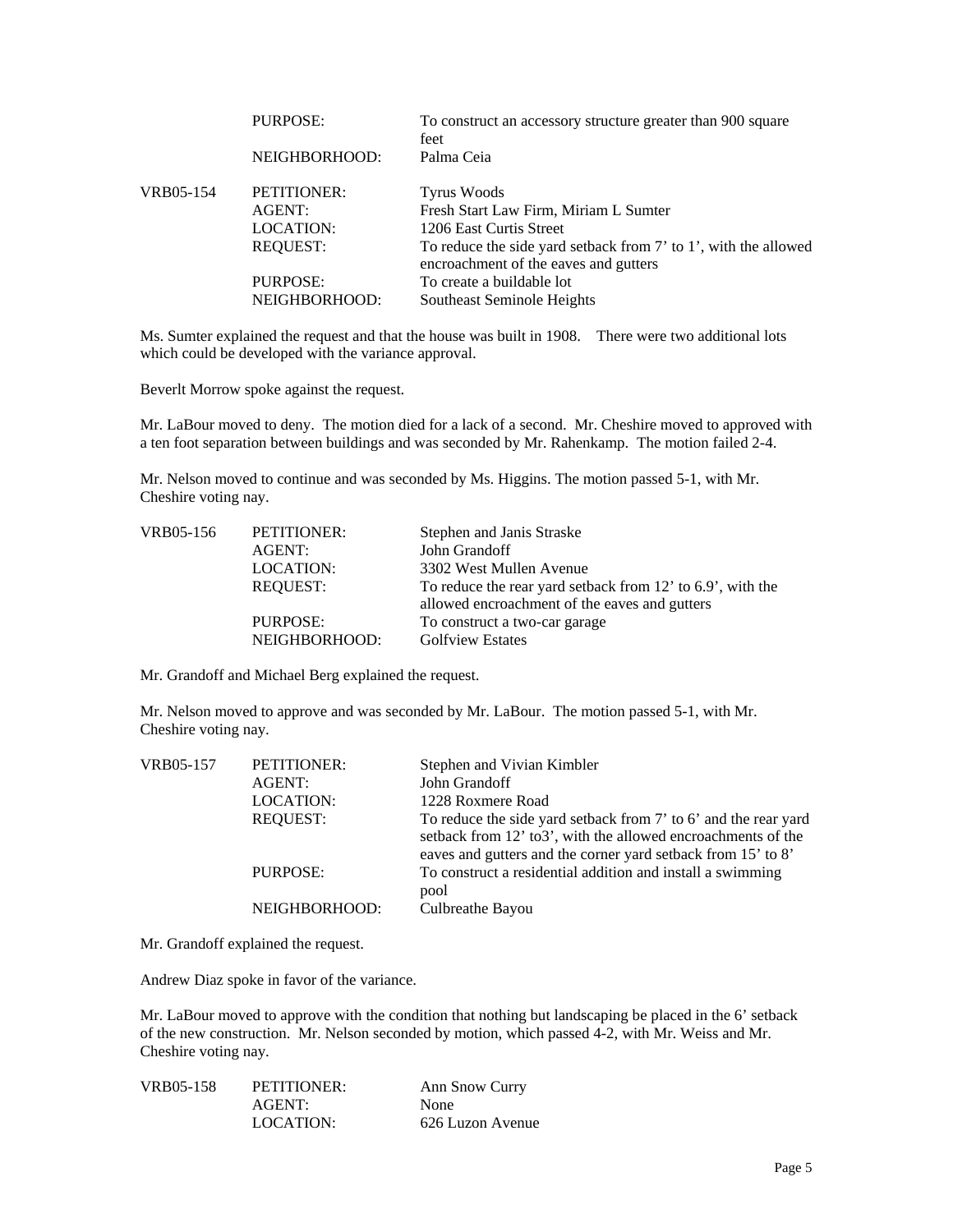| REOUEST:      | To reduce the south side yard setback from 7' to 4' and the     |
|---------------|-----------------------------------------------------------------|
|               | north side yard setback from $7'$ to $5'6''$ , with the allowed |
|               | encroachment of the eaves and gutters                           |
| PURPOSE:      | To construct a single family home                               |
| NEIGHBORHOOD: | Davis Islands                                                   |

Brian Curry explained the variance request and the need for additional space. He indicated that the lot with irregular in shape.

Todd Hayes and Brett Hamlin spoke in favor of the request.

Mr. Rehankamp moved to deny and was seconded by Ms. Higgins. The motion passed 5-0.

Note: This case was heard earlier in the agenda and Mr. LaBour was not in attendance.

| PETITIONER:     | Alexander Awad                                |
|-----------------|-----------------------------------------------|
| AGENT:          | None                                          |
| LOCATION:       | 3418 West Granada Street                      |
| <b>REOUEST:</b> | To reduce the side yard setback from 7' to 0' |
| PURPOSE:        | To construct a carport addition               |
| NEIGHBORHOOD:   | Palma Ceia Park                               |
|                 |                                               |

Mr. Awad explained his request.

David Logan asked questions about the carport and its effect on his property.

Mr. Rahenkamp moved to approve with the setback from 7' to 1.9', 22' in length and never to be enclosed. Mr. LaBour seconded the motion, which passed 6-0.

| VRB05-160 | PETITIONER:               | <b>Charles English</b>                                                                                   |
|-----------|---------------------------|----------------------------------------------------------------------------------------------------------|
|           | AGENT:                    | Sabrina Sachen                                                                                           |
|           | LOCATION:                 | 3415 Phillips Street                                                                                     |
|           | <b>REOUEST:</b>           | To reduce the side yard setback from 5' to 3', with the allowed<br>encroachment of the eaves and gutters |
|           | PURPOSE:<br>NEIGHBORHOOD: | To create a buildable lot<br><b>Grant Park</b>                                                           |

Ms. Sachen explained the request.

Mr. Rahenkamp moved to approve and was seconded by Ms. Higgins. The motion pased 6-0.

| VRB05-161 | PETITIONER:<br>AGENT:<br><b>LOCATION:</b><br>REOUEST:<br>PURPOSE: | Michelle and Ben Hill IV<br>None<br>2444 West Prospect Road<br>To increase the height of an accessory structure from 15' to<br>17'10" and to reduce the side yard setback from 7' to 1'2",<br>with the allowed encroachment of the eaves and gutters<br>To construct a residential addition |
|-----------|-------------------------------------------------------------------|---------------------------------------------------------------------------------------------------------------------------------------------------------------------------------------------------------------------------------------------------------------------------------------------|
|           | NEIGHBORHOOD:                                                     | New Suburb Beautiful                                                                                                                                                                                                                                                                        |

Mr. Hill explained the request.

Mr. Nelson moved to approve and was seconded by Mr. Cheshire. The motion passed 6-0.

| VRB05-162 | PETITIONER: | Steve and Kimberly Plested |
|-----------|-------------|----------------------------|
|           | AGENT:      | None                       |
|           | LOCATION:   | 713 East Robson Street     |